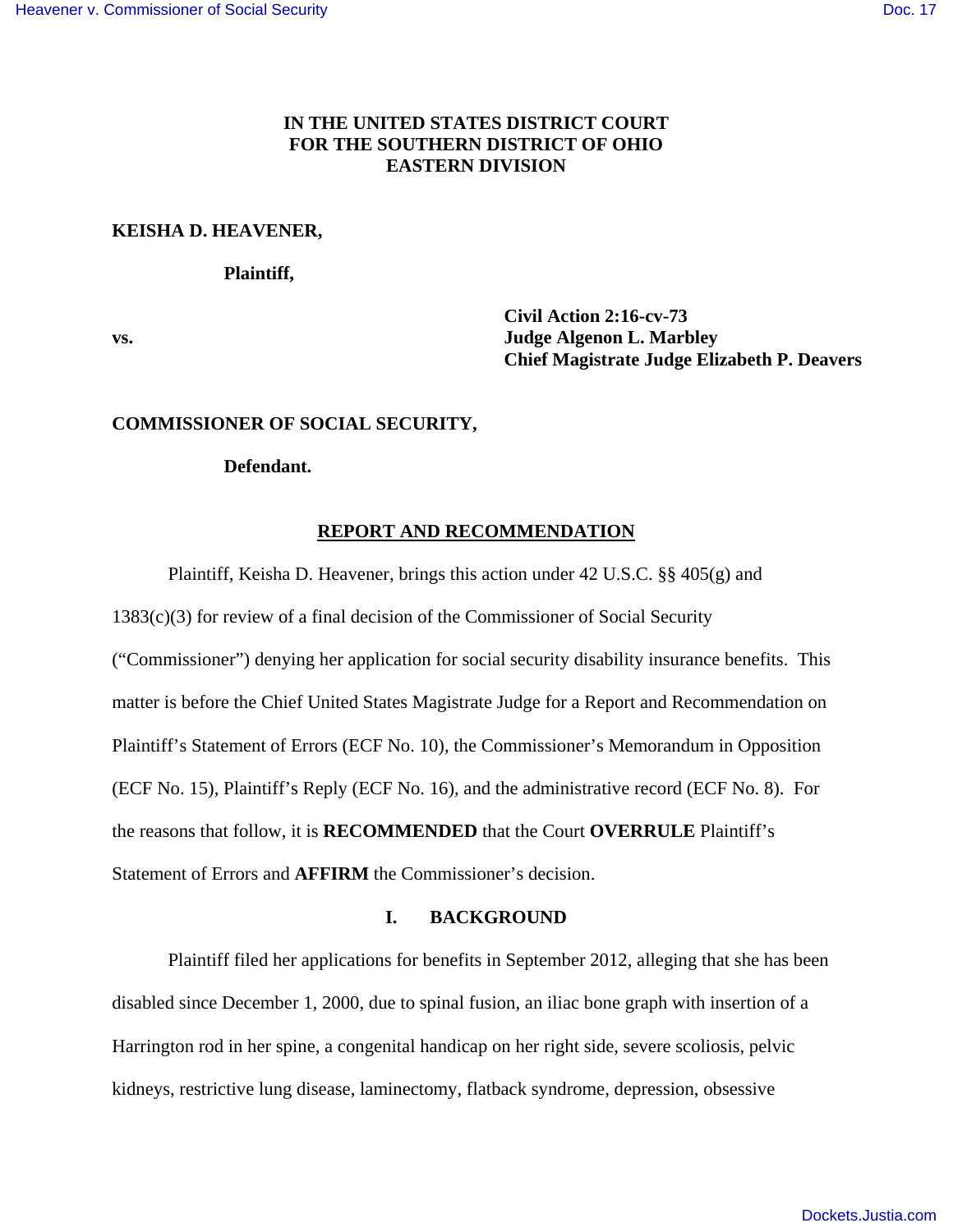compulsive disorder ("OCD") and anxiety. (R. at 103.) Plaintiff's applications were denied initially and upon reconsideration. Plaintiff sought a *de novo* hearing before an administrative law judge. Administrative Law Judge Paul E. Yerian (the "ALJ") held a hearing on May 2, 2014, at which Plaintiff, represented by counsel, appeared and testified. (R. at 52-102.) George W. Coleman III, a vocational expert, also appeared and testified at the hearing. (R. at 92-102.)

 On July 9, 2014, the ALJ issued a decision finding that Plaintiff was not disabled within the meaning of the Social Security Act. (R. at 34-51.) On December 4, 2015, the Appeals Council denied Plaintiff's request for review and adopted the ALJ's decision as the Commissioner's final decision. (R. at 1-3.) Plaintiff then timely commenced the instant action.

## **II. HEARING TESTIMONY**

#### **A. Plaintiff's Testimony**

 Plaintiff testified at the administrative hearing that she was married and lived in a house with her husband and two children. She weighed 187 pounds and was 5'2." (R. at 59.) She testified that she has an Associate's degree in office management. (R. at 61.) Plaintiff testified that she last worked full-time from 1998 to 2001 for an accounting firm where she had a desk job performing payroll and processing tax returns. (R. at 66-67.) In 1997, Plaintiff testified she held two clerical positions for medical providers for short periods of time. Plaintiff testified that she had to leave both positions because she was physically incapable of performing the required work. (R. at 65-66.) Prior to those positions, Plaintiff worked from 1996 to 1997 in a desk job as an administrative assistant. (R. at 64.) Plaintiff testified that she still worked part-time as an independent consultant, selling jewelry and handbags to customers from catalogs. (R. at 62.) She testified that the work involved less than a dozen home shows within the last couple of years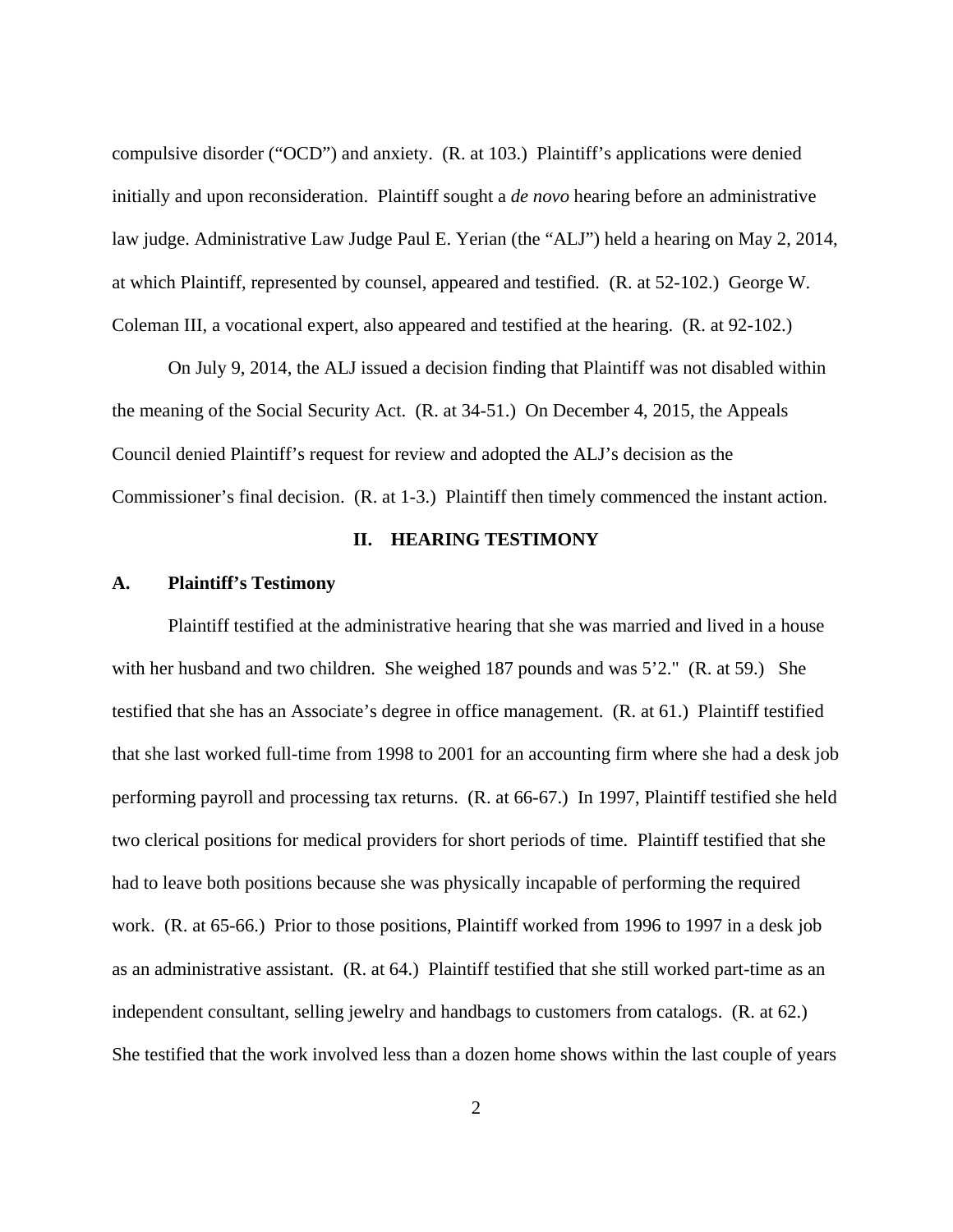during which she engages in approximately ten minutes of talking and then sits down while the customers shop from the catalog. (R. at 63.)

 Plaintiff testified that she had back surgery—a laminectomy in May 2001 in order to treat a "pain that shot down [her] leg and the hip" affecting her sciatic nerve. Plaintiff stated that the surgery was largely successful but she still retained issues with her nerves on her left side. She testified that doctors recommended physical therapy, which she was unable to complete because of the Harrington rods located in her back. (R. 69.)

 Plaintiff testified that she had a Harrington rod, which puts pressure on her lower back, otherwise known as a "flatback" symptom. Due to the pressure, standing upright is very difficult, Plaintiff stated. Plaintiff testified that she also suffered a herniated disk, requiring removal, which has resulted in lasting effects. For example, she "can only sit for so long" and can "only stand for so long." Plaintiff testified that she cannot sleep on her back and that a very light level of physical activity—like getting out of a vehicle—could "pull or strain those muscles that have been cut through back there" sending her into a swelling episode. (R. at 71.) If the episode continues, Plaintiff explained, she loses feeling in her left leg. (R. at 72.)

 Plaintiff acknowledged that she was able to perform sedentary desk work prior to her laminectomy. (*Id*.) Plaintiff testified, however, that she could only stand for about ten minutes at a time before needing to lay down for 10-20 minutes to rest. (R. at 73.) Plaintiff further testified that she has been advised to ice her back for periods of 20 minutes at a time. (R. at 74.) Plaintiff testified that she was able to walk if she has something to hold on to, for example, a stroller, or a shopping cart. (*Id*.)

3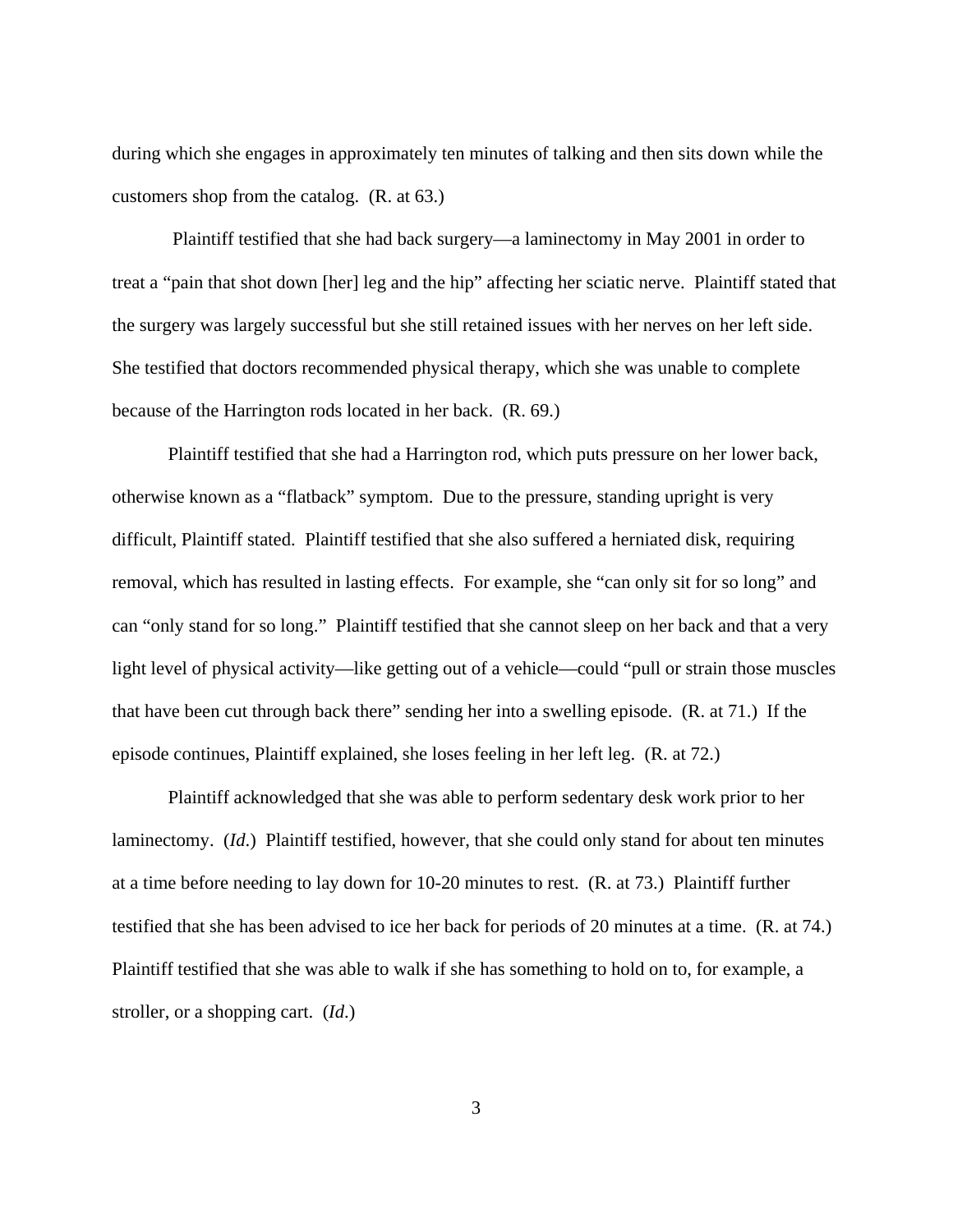Plaintiff testified that her right arm does not extend, which prohibited her from completing physical therapy. (R. at 74-75.) While, Plaintiff is still able to use her right hand to type on a keyboard, she has "minimal strength" on her right side, which has caused scoliosis. (R. at 75.) Plaintiff testified that she couldn't perform filing duties at her medical jobs because of the physical limitations to her right side. (R. at 76.)

 After the laminectomy, Plaintiff explained that the doctors told her there was nothing else they could do for the time being. The surgery removed the part of the disk that was herniated, but nothing else could be done "until the rest of that disk finally gives way." (R. at 81.) Plaintiff testified that she was on over-the-counter pain medication as well as Flexeril post-surgery. Plaintiff also still performs certain home therapy exercises she was given. (R. 81.)

 With respect to household work, Plaintiff testified that she does contribute, but her husband and her mother "help out a lot" and perform any required lifting. (R. at 77.) Plaintiff explained that her mother would help out with childcare two to three days a week. (R. at 79.) Plaintiff testified that she can lift one but not two gallons of milk and not for extended periods of time. (R. at 80.) Plaintiff also testified that she owns a car and drives it less than once a week. (R. at 60-61.)

 Plaintiff testified she went to see a mental health professional in 2004 for her OCD and was diagnosed with depression. (R. at 84.) She further testified that her mental health issues had certain physical manifestations, for example, washing her hands compulsively, to the point of bleeding. (R. at 85.) Plaintiff testified that Dr. Schneer prescribed Lexipro as well as a sleeping aid. Plaintiff stopped seeing Dr. Schneer because her symptoms improved and she was "ashamed" of seeing a psychiatrist. But, Plaintiff enumerated, within six months of stopping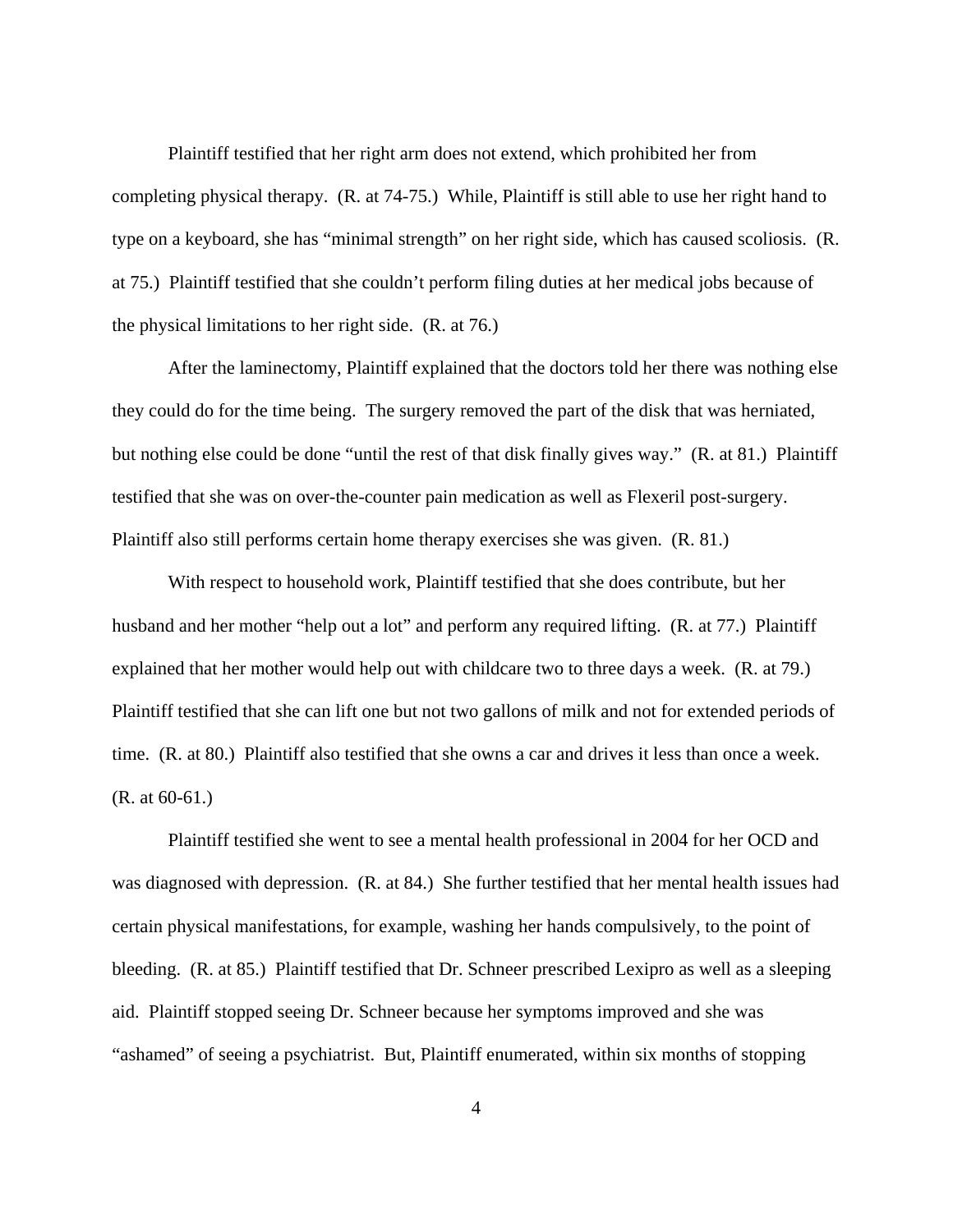therapy and the medication her OCD and anxiety came back "double." At that point, however, Plaintiff did not want to go back on medication because she wanted to have a baby. (*Id*.) After the birth of her first child, Plaintiff testified, she suffered from postpartum depression. Her gynecologist prescribed Zoloft, which Plaintiff states, she has been taking ever since. Plaintiff testified that her symptoms "are better; however, stressful situations bring on the anxiety" (R. at 86), which results in behavior such as overzealously washing her hands and compulsively securing her house and car. (*Id*.; R. at 88-89.) Plaintiff also testified that her experience with Zoloft has been better than her experience with Lexapro. (R. at 88.)

#### **B. Vocational Expert Testimony**

 The vocational expert ("VE") testified at the administrative hearing that Plaintiff's past jobs include bookkeeper-salesclerk, administrative assistant, receptionist and front office assistant. (R. at 94-95.)

 The ALJ proposed a hypothetical regarding Plaintiff's residual functional capacity ("RFC") to the VE. (R. at 95-97.) Based on Plaintiff's age, education, and work experience and the RFC ultimately determined by the ALJ, the VE testified that Plaintiff could perform her past relevant work as a front office assistant. (R. at 97-98.)

The VE further testified that if Plaintiff "could not stoop, could not crawl, could not . . . climb stairs or ramps, could not use the non-dominant right upper extremity for either fingering feeling, or handling," Plaintiff would only be able to work in "an accommodated work setting where they're going to have an ergonomic assistant needed to be in place by the employer, or some kind of accommodation necessary to perform the essential functions." (R. at 98-99.) Furthermore, the VE testified that, if Plaintiff was limited to standing no more than 10 minutes at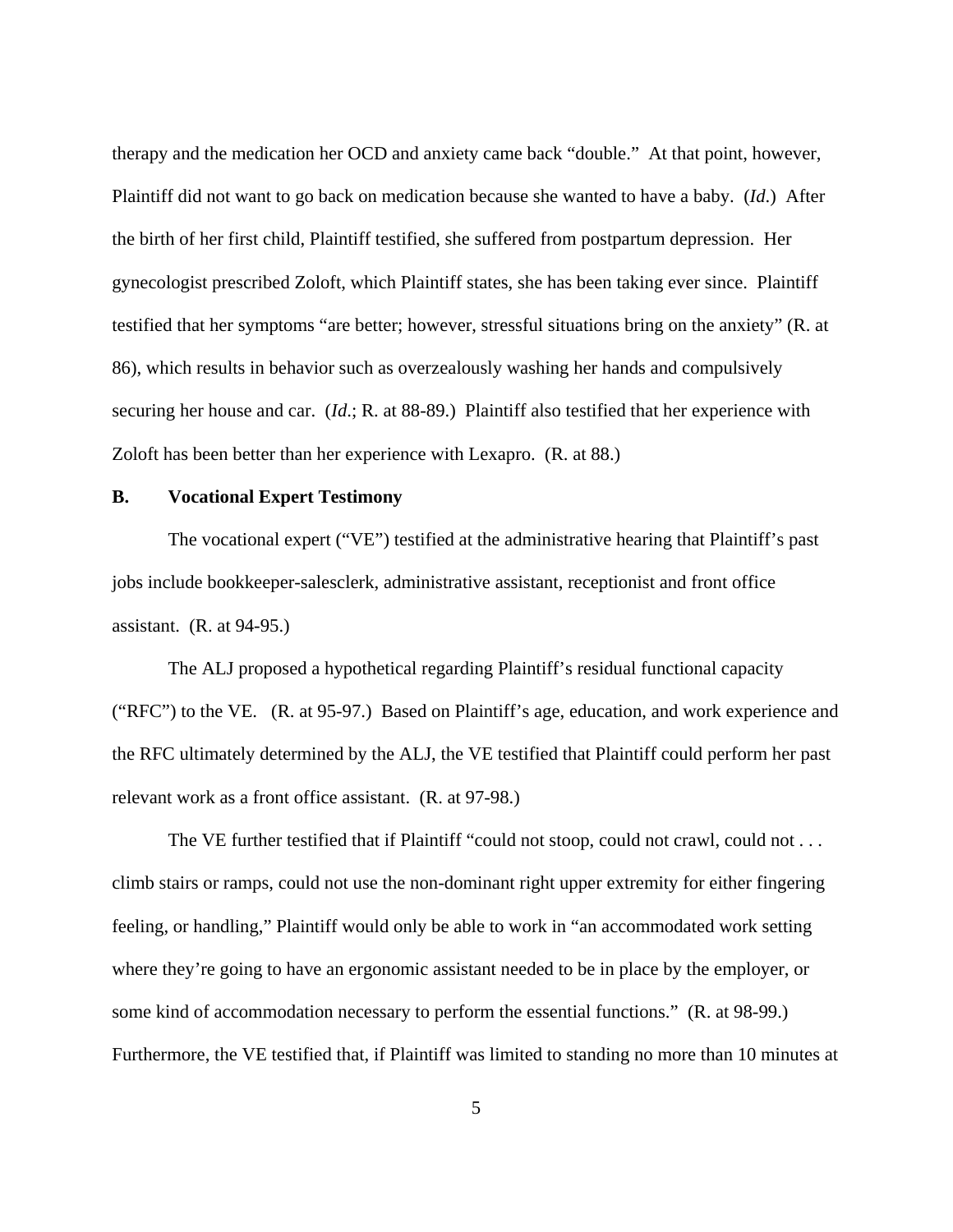a time followed by a period of rest up to 15 minutes of lying down, had difficulty walking independently, experienced OCD symptoms and back pain flare-ups at the levels described in Plaintiff's testimony, there would be no jobs that she could perform. (R. at 99-100.)

 The VE further testified that if Plaintiff is unable to complete work tasks at a consistent pace or at production levels expected by most employers as much as twenty-six (26) percent of every day, she would not be able to maintain full-time competitive employment without an accommodation by the employer. (R. at 101.)

## **III. MEDICAL RECORDS**

#### **A. Steven M. Canowitz, M.D.**

 Plaintiff was seen by Dr. Canowitz in May 2004 as a follow up to her scoliosis and restrictive lung disease secondary to the scoliosis. The treatment notes state that Plaintiff was "otherwise doing quite well." (R. at 294.) During the visit, Plaintiff sought advice for high-risk family planning and reported occasional shortness of breath and wheezing, but was not being treated for the latter. Plaintiff also reported "doing much better on the Lexapro" with her OCD and depression during the consult. (*Id*.) Dr. Canowitz opined that Plaintiff had restrictive lung disease, shortness of breath, OCD and depression and concluded that all of the aforementioned were "controlled and stable." (*Id*.)

 In February 2005, Dr. Canowitz treated Plaintiff again for left-sided chest pressure. He concluded that the pressure was likely stress and weight-gain related. Plaintiff also suffered from some sinus drainage related to her upper respiratory infection. Dr. Canowitz's treatment notes reveal he planned to treat Plaintiff "symptomatically with over-the-counter medications." (R. at 291.) On April 10, 2008, chest x-rays were performed on Plaintiff, which showed no acute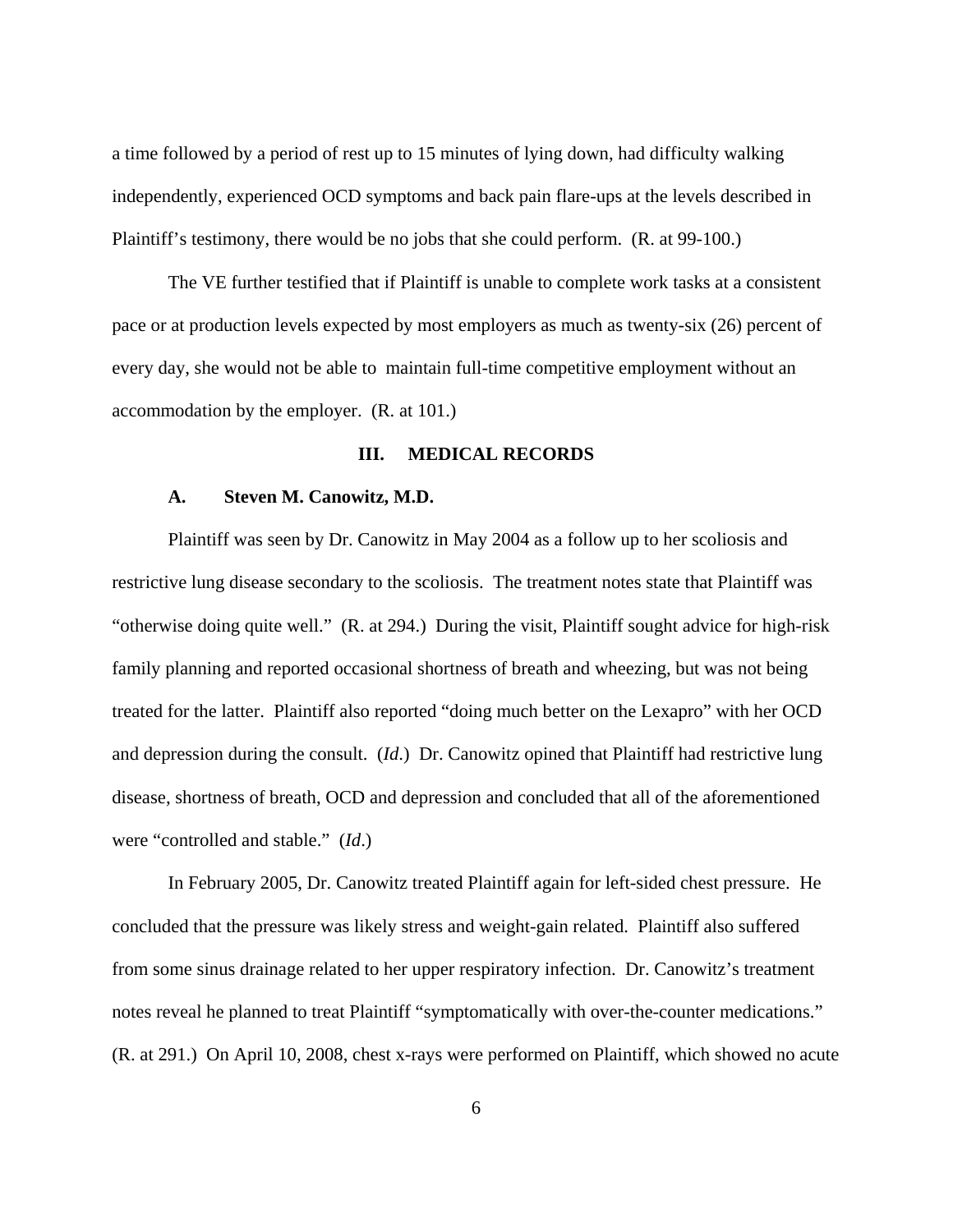cardiopulmonary disease and a normal echocardiographic report with a normal left ventricular size and function. (R. at 299-300.)

 In February 2013, Steven M. Canowitz, M.D., completed a Physical Capacity Evaluation of Plaintiff. Dr. Canowitz stated that he had been treating Plaintiff for nine years and that her medical issues include flat back syndrome resulting from spinal fusion and placement of the Harrington rod, disc herniation resulting in the laminectomy and related sciatica problems. As a result, Dr. Canowitz stated, Plaintiff has the inability to bend and lift. Dr. Canowitz opined that Plaintiff is limited to one hour at a time of walking, standing, driving and sitting. Moreover, Plaintiff attempted physical therapy, but was not successful, due to congenital handicap of her right arm/hand. That condition "has led to her developing Restrictive Lung Disease leading to significant shortness of breath and dyspnea with minimal exertion." (R. at 310.)

With respect to her work capacity, Dr. Canowitz opined that, in an eight hour work day, Plaintiff could stand for one hour, walk less than one hour and sit for two hours, in total. Plaintiff additionally could not lift any weight. (R. at 310.) Dr. Canowitz further opined that Plaintiff could perform simple grasping and pushing and pulling with her hand only. She could only reach above shoulder level with her left arm. (R. at 311-12.) She could not bend, squat, crawl, climb steps or ladders. (R. at 312.) She was likely to have partial or full day unscheduled absences from work occurring five or more days per month due to the diagnosed conditions, pain and/or side effects of medication. Finally, Dr. Canowitz noted that Plaintiff's condition is likely to deteriorate if placed under stress related with a job because her anxiety would increase should she return to the workforce. (*Id*.)

7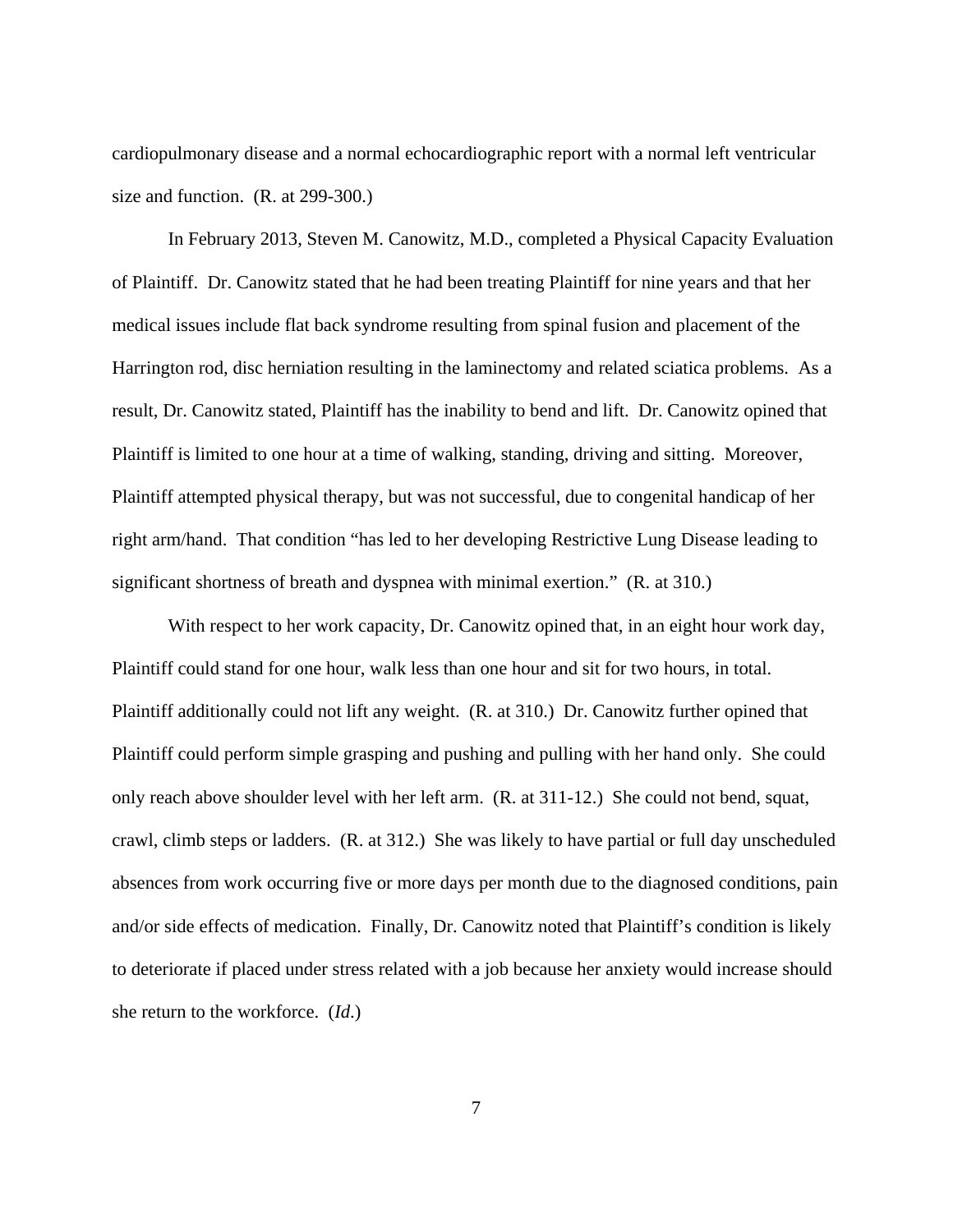## **B. State Agency Evaluations**

 $\overline{a}$ 

The State Agency consultants' physical assessments provided that there was insufficient evidence to evaluate the Plaintiff's disability application. (R. at 106; 113.)

# **IV. THE ADMINISTRATIVE DECISION**

 On July 9, 2014, the ALJ issued his decision. (R. at 37-47.) At step one of the sequential evaluation process,<sup>1</sup> the ALJ found that Plaintiff had not engaged in substantially gainful activity since June 30, 2009, the date on which her insurance benefits expired. (R. at 39.) The ALJ found that Plaintiff had the severe impairments of post remote Harringon rod insertion for thoracic scoliosis, status post laminectomy at L5-S1, a history of restrictive lung disease, and congenital abnormality of the right upper extremity. (*Id.*) The ALJ determined that Plaintiff's depression and OCD were non-severe impairments. (R. at 40.) He further found that Plaintiff did not have an impairment or combination of impairments that met or medically equaled one of

<sup>&</sup>lt;sup>1</sup> Social Security Regulations require ALJs to resolve a disability claim through a five-step sequential evaluation of the evidence. *See* 20 C.F.R. §416.920(a)(4). Although a dispositive finding at any step terminates the ALJ's review, *see Colvin v. Barnhart*, 475 F.3d 727, 730 (6th Cir. 2007), if fully considered, the sequential review considers and answers five questions:

 <sup>1.</sup> Is the claimant engaged in substantial gainful activity?

 <sup>2.</sup> Does the claimant suffer from one or more severe impairments?

 <sup>3.</sup> Do the claimant's severe impairments, alone or in combination, meet or equal the criteria of an impairment set forth in the Commissioner's Listing of Impairments, 20 C.F.R. Subpart P, Appendix 1?

 <sup>4.</sup> Considering the claimant's residual functional capacity, can the claimant perform his or her past relevant work?

 <sup>5.</sup> Considering the claimant's age, education, past work experience, and residual functional capacity, can the claimant perform other work available in the national economy?

*See* 20 C.F.R. §416.920(a)(4); *see also Henley v. Astrue*, 573 F.3d 263, 264 (6th Cir. 2009); *Foster v. Halter*, 279 F.3d 348, 354 (6th Cir. 2001).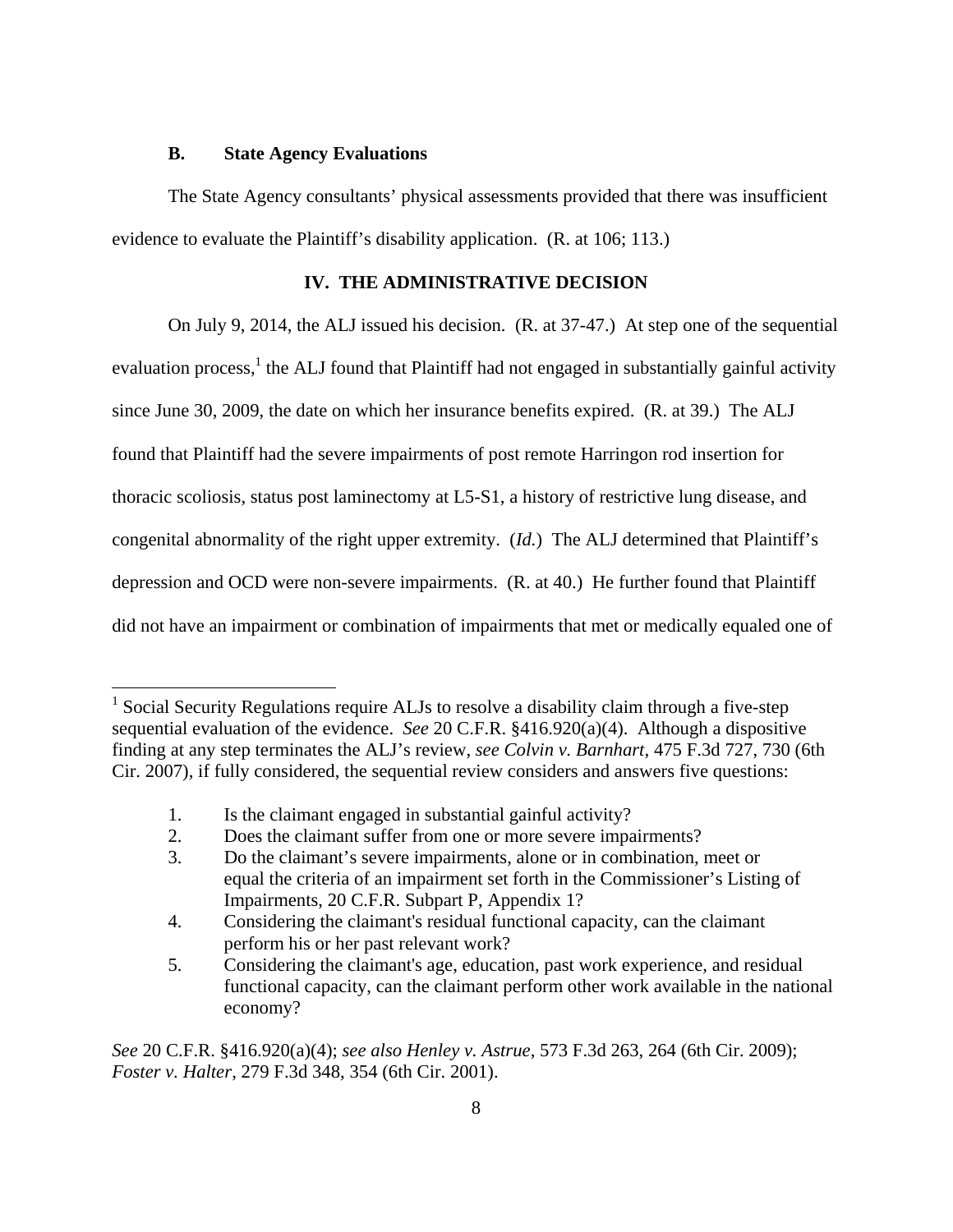the listed impairments described in 20 C.F.R. Part 404, Subpart P, Appendix 1. (R. at 41.) At step four of the sequential process, the ALJ set forth Plaintiff's RFC as follows:

After careful consideration of the entire record, the [ALJ] find[s] that, through the date last insured, the claimant has the residual functional capacity to perform sedentary work as defined in 20 CFR 404.1567(a), except that she could not climb ladders/ropes/scaffolds, be exposed to hazards such as unprotected heights or dangerous machinery, or reach overhead with her upper right extremity. She could have occasional exposure to dust, fumes, odors, gases, poorly ventilated areas, temperatures extremes, or humidity and wetness. She could use her right upper extremity for frequent fingering and feeling and occasional handling.

(R. at 41.) In reaching this determination, the ALJ did not accord controlling weight to Dr.

Canowitz, Plaintiff's treating physician, noting that his own treatment records "simply do not

support such extensive limitations" as those proscribed by his Physical Capacity Evaluation in

2013. (R. at 43.) The ALJ gave "little weight" to the assessments of the State Agency

consultants "as there was . . . sufficient evidence to assess [Plaintiff's] physical restrictions and

limitations." (*Id.*)

 Relying on the VE's testimony, the ALJ concluded that Plaintiff could perform her past relevant work as an administrative assistant and a front office assistant. (R. at 46.) He therefore concluded that Plaintiff was not disabled under the Social Security Act. (*Id*.)

#### **VII. STANDARD OF REVIEW**

When reviewing a case under the Social Security Act, the Court "must affirm the Commissioner's decision if it 'is supported by substantial evidence and was made pursuant to proper legal standards.'" *Rabbers v. Comm'r of Soc. Sec.*, 582 F.3d 647, 651 (6th Cir. at 2009) (quoting *Rogers v. Comm'r of Soc. Sec.*, 486 F.3d 234, 241 (6th Cir. at 2007)); *see also* 42 U.S.C. § 405(g) ("[t]he findings of the Commissioner of Social Security as to any fact, if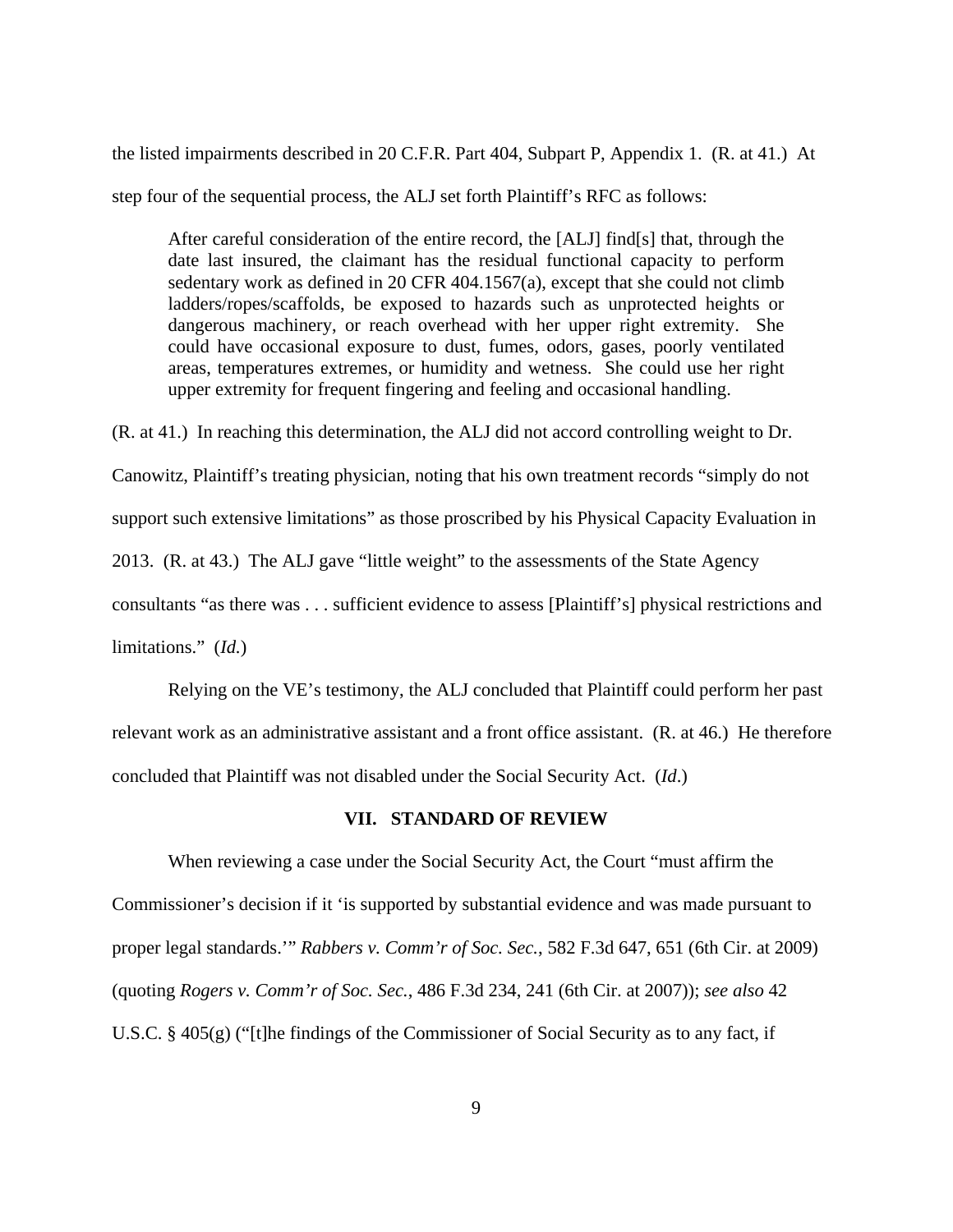supported by substantial evidence, shall be conclusive . . . ."). Under this standard, "substantial evidence is defined as 'more than a scintilla of evidence but less than a preponderance; it is such relevant evidence as a reasonable mind might accept as adequate to support a conclusion.'" *Rogers*, 486 F.3d at 241 (quoting *Cutlip v. Sec'y of Health & Human Servs.*, 25 F.3d 284, 286 (6th Cir. 1994)).

 Although the substantial evidence standard is deferential, it is not trivial. The Court must "take into account whatever in the record fairly detracts from [the] weight" of the Commissioner's decision. *TNS, Inc. v. NLRB*, 296 F.3d 384, 395 (6th Cir. 2002) (quoting *Universal Camera Corp. v. NLRB*, 340 U.S. 474, 487 (1951)). Nevertheless, "if substantial evidence supports the ALJ's decision, this Court defers to that finding 'even if there is substantial evidence in the record that would have supported an opposite conclusion.'" *Blakley v. Comm'r of Soc. Sec.*, 581 F.3d 399, 406 (quoting *Key v. Callahan*, 109 F.3d 270, 273 (6th Cir. 1997)).

 Finally, even if the ALJ's decision meets the substantial evidence standard, "'a decision of the Commissioner will not be upheld where the SSA fails to follow its own regulations and where that error prejudices a claimant on the merits or deprives the claimant of a substantial right.'" *Rabbers*, 582 F.3d at 651 (quoting *Bowen v. Comm'r of Soc. Sec.*, 478 F.3d 742, 746 (6th Cir. 2007)).

#### **VIII. LEGAL ANALYSIS**

 Plaintiff raises two challenges to the ALJ's decision. Specifically, she contends that: (1) the ALJ committed reversible error in failing to failing to properly weigh the opinion of the treating specialist, Dr. Canowitz; and (2) the ALJ erred in finding Plaintiff's mental impairments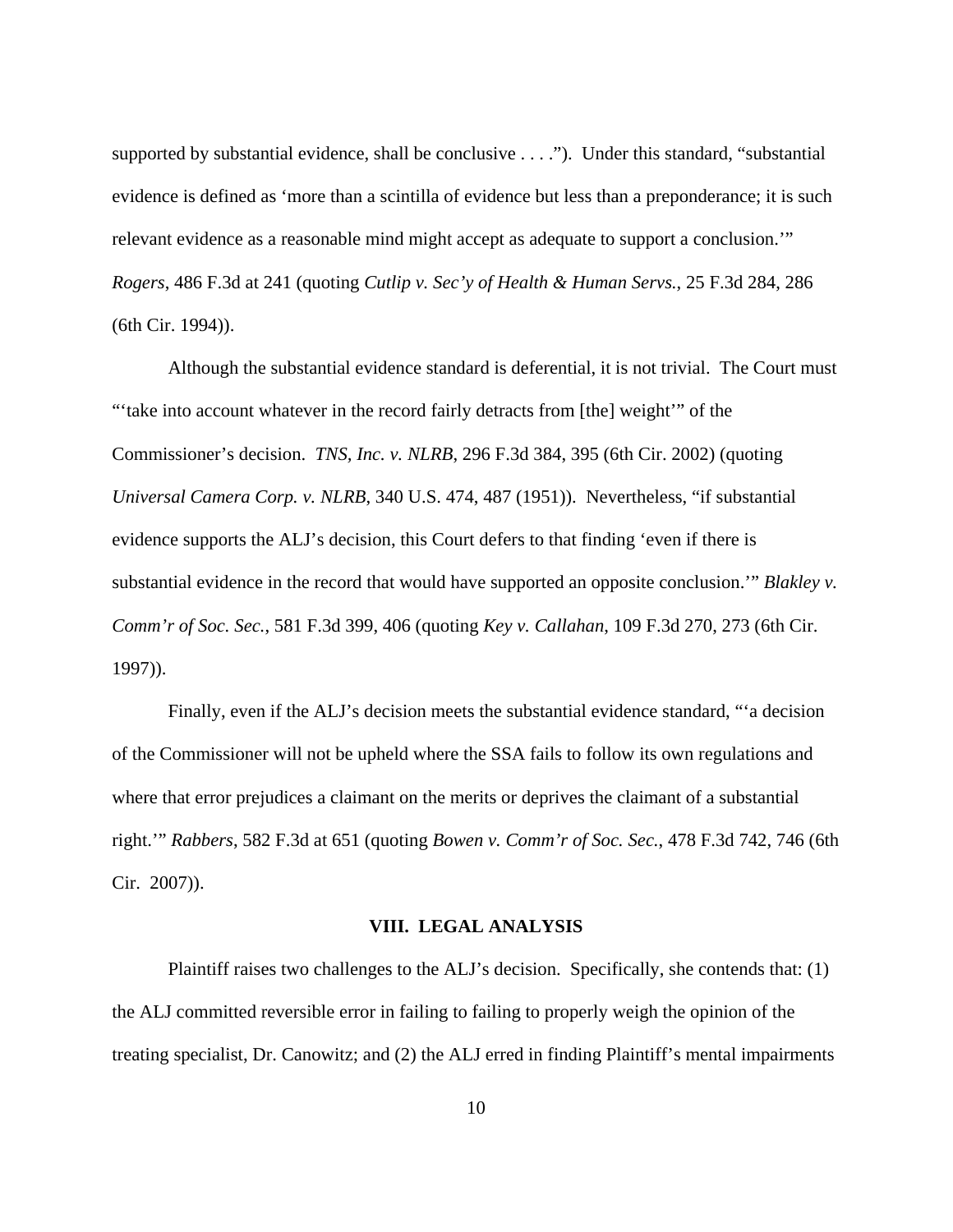non-severe. The Court disagrees and concludes that substantial evidence supports the ALJ's decision.

## **A. Treating Physician's Opinion**

 The ALJ must consider all medical opinions that he or she receives in evaluating a claimant's case. 20 C.F.R. § 416.927(d). The applicable regulations define medical opinions as "statements from physicians . . . that reflect judgments about the nature and severity of your impairment(s), including your symptoms, diagnosis and prognosis, what you can still do despite impairment(s), and your physical or mental restrictions."  $20 \text{ C.F.R.}$  § 416.927(a)(2).

 The ALJ generally gives deference to the opinions of a treating source "since these are likely to be the medical professionals most able to provide a detailed, longitudinal picture of [a] patient's] medical impairment(s) and may bring a unique perspective to the medical evidence that cannot be obtained from the objective medical findings alone . . . ." 20 C.F.R. § 416.927(d)(2); *Blakley*, 581 F.3d at 408. If the treating physician's opinion is "well-supported by medically acceptable clinical and laboratory diagnostic techniques and is not inconsistent with other substantial evidence in [the claimant's] case record, [the ALJ] will give it controlling weight." 20 C.F.R. § 404.1527(d)(2).

 If the ALJ does not afford controlling weight to a treating physician's opinion, the ALJ must meet certain procedural requirements. *Wilson v. Comm'r of Soc. Sec.*, 378 F.3d 541, 544 (6th Cir. 2004). Specifically, if an ALJ does not give a treating source's opinion controlling weight:

[A]n ALJ must apply certain factors—namely, the length of the treatment relationship and the frequency of examination, the nature and extent of the treatment relationship, supportability of the opinion, consistency of the opinion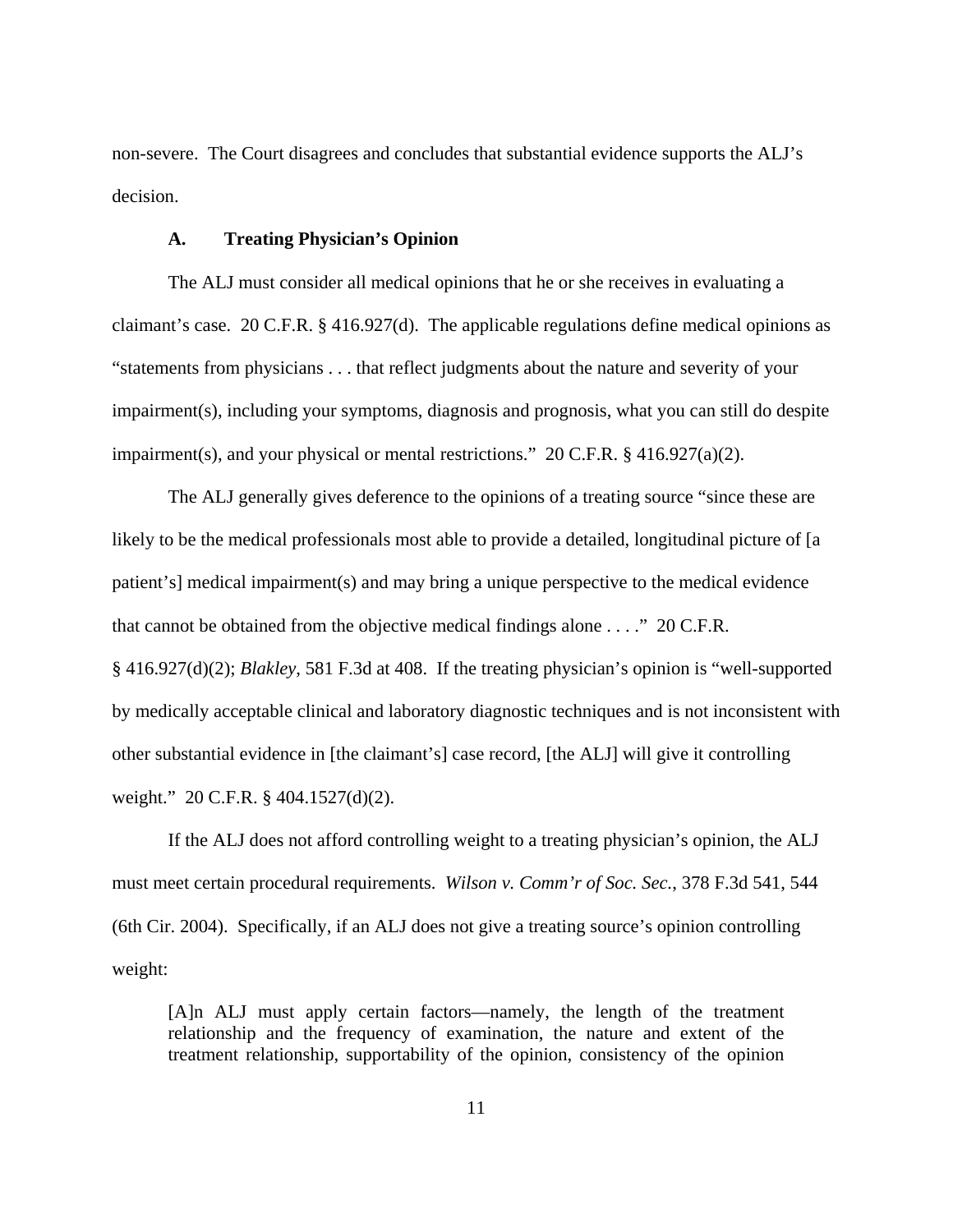with the record as a whole, and the specialization of the treating source—in determining what weight to give the opinion.

*Id.*

 Furthermore, an ALJ must "always give good reasons in [the ALJ's] notice of determination or decision for the weight [the ALJ] give[s] your treating source's opinion." 20 C.F.R. § 416.927(d)(2). Accordingly, the ALJ's reasoning "must be sufficiently specific to make clear to any subsequent reviewers the weight the adjudicator gave to the treating source's medical opinion and the reasons for that weight." *Friend v. Comm'r of Soc. Sec.*, No. 09-3889, 2010 WL 1725066, at \*7 (6th Cir. 2010) (internal quotation omitted). The United States Court of Appeals for the Sixth Circuit has stressed the importance of the good-reason requirement:

"The requirement of reason-giving exists, in part, to let claimants understand the disposition of their cases," particularly in situations where a claimant knows that his physician has deemed him disabled and therefore "might be especially bewildered when told by an administrative bureaucracy that she is not, unless some reason for the agency's decision is supplied." *Snell v. Apfel*, 177 F.3d 128, 134 (2d Cir.1999). The requirement also ensures that the ALJ applies the treating physician rule and permits meaningful review of the ALJ's application of the rule. *See Halloran v. Barnhart*, 362 F.3d 28, 32–33 (2d Cir. 2004).

*Wilson*, 378 F.3d at 544–45. Thus, the reason-giving requirement is "particularly important when the treating physician has diagnosed the claimant as disabled." *Germany-Johnson v. Comm'r of Soc. Sec.*, 312 F. A'ppx 771, 777 (6th Cir. 2008) (citing *Rogers*, 486 F.3d at 242).

 Finally, the Commissioner reserves the power to decide certain issues, such as a claimant's residual functional capacity. 20 C.F.R. § 404.1527(e). Although the ALJ will consider opinions of treating physicians "on the nature and severity of your impairment(s)," opinions on issues reserved to the Commissioner are generally not entitled to special significance. 20 C.F.R. § 404.1527(e); *Bass v. McMahon*, 499 F.3d 506, 511 (6th Cir. 2007).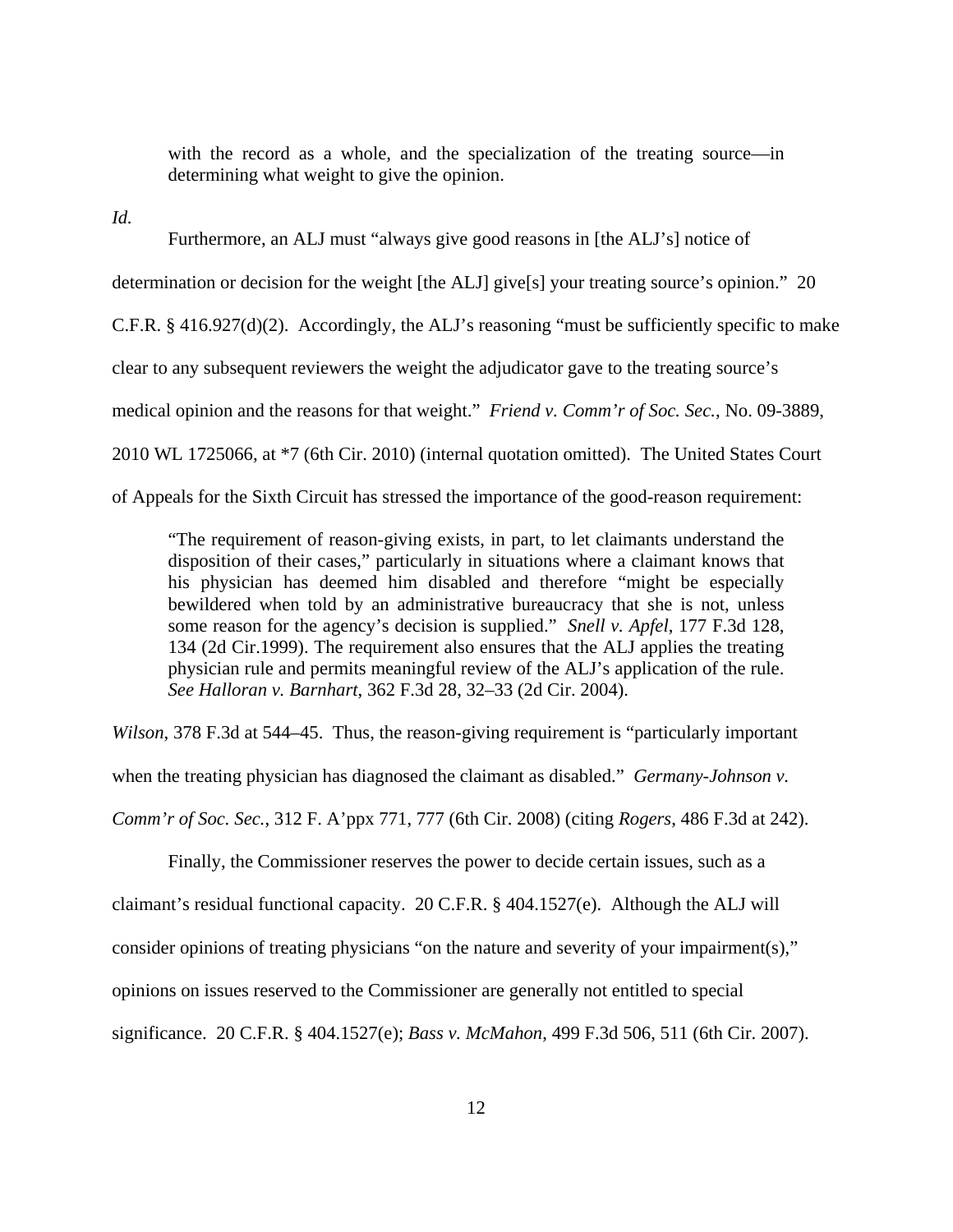## **B. Application**

The ALJ did not err in his decision not to afford controlling weight to the opinion of Plaintiff's treating physician, Dr. Canowitz with respect to his analysis of Plaintiff's physical impairments and provided good reasons for not giving it controlling weight. Specifically, the ALJ properly considered the *Wilson* factors in concluding that Dr. Canowitz's opinion was entitled to little weight. 378 F.3d at 544. First, the ALJ did acknowledge that Plaintiff had a treating physician relationship with Dr. Canowitz, who treated Plaintiff from 2004 through 2013. (R. at 43.)

 Second, the ALJ properly found that Dr. Canowitz's opinion is not consistent with, or supported by, substantial medical evidence in the record. This includes Dr. Canowitz's own treatment notes, which reflect that Plaintiff has only some occasional shortness of breath and wheezing as a result of her scoliosis and restrictive lung disease but was otherwise doing well. Dr. Canowitz's own treatment notes also specify that Plaintiff's restrictive lung disease, depression and OCD conditions are "controlled and stable." (*Id*.) An ALJ properly discounts an opinion of a treating physician that is not supported by his or her treatment notes. *See Walters v. Comm'r of Soc. Sec.*, 127 F.3d 525, 530 (6th Cir. 1997) (upholding the failure to accord a treating physician's opinion controlling weight if the physician's own diagnostic reports are unsupportive of petitioner's disability claim); 20 C.F.R.  $\S$  404.157(c)(2) and (3) (identifying "supportability" and "consistency" as relevant considerations).

In addition to Dr. Canowitz's treatment notes, the ALJ thoroughly examined the medical record as a whole. Substantial evidence supports his conclusion not to afford Dr. Canowitz's opinion controlling weight. For instance, no clinical and laboratory findings support the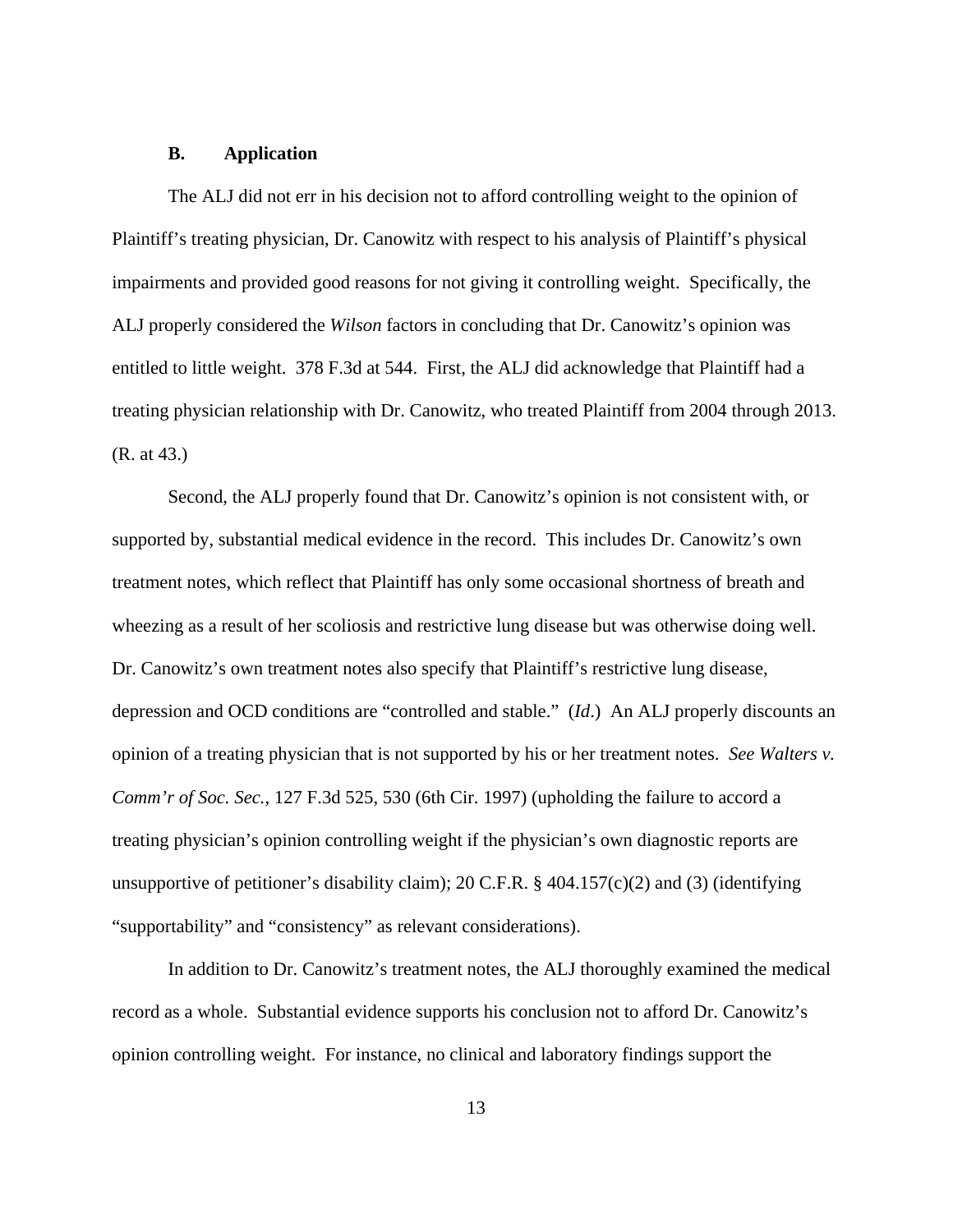limitations Dr. Canowitz described in his functional capacity assessment from 2013. (*Id*.) In addition, after undergoing her laminectomy, Plaintiff participated in physical therapy with progress notes from June 28, 2001 showing that she "felt more range of motion and mobility and reported no pain at all." (*Id*.) Plaintiff was also "noted to be independent with a home exercise program on land and water." (*Id.*) Additionally, as the ALJ correctly noted, there are "no treatment notes in the record that show any follow-up for any of [Plaintiff's] medical conditions until she was seen by Dr. Stephen Canowitz in May 2004 for follow-up for her scoliosis and restrictive lung disease." (*Id*.)

 Moreover, Plaintiff's "overall care has been conservative and non-aggressive since her surgery in 2001. The record reveals that she required minimal, intermittent, and irregular treatment, which at times was only for acute illnesses such as a sore throat or sinus pressure. Plaintiff has not required pain medications, participation in pain management, or any subsequent surgeries. *See Rudd v. Comm'r of Soc. Sec*., 531 F. App'x, 719, 727 (6th Cir. 2013) (minimal or lack of treatment is valid reason to discount severity); *Despins v. Comm'r of Soc. Sec*., 257 F. App'x 923, 931 (6th Cir.2007) ("The ALJ properly considered as relevant the fact that [the claimant's] medical records did not indicate that [claimant] received significant treatment . . . during the relevant time period.") All of this evidence demonstrates that the ALJ was justified in not providing Dr. Canowitz's opinion controlling weight because it is not supported by clinical or laboratory findings and is inconsistent with other substantial evidence. *Price v. Comm'r of Soc. Sec.*, 342 F. App'x 172, 175-76 (6th Cir. 2009) ("Where the opinion of a treating physician is not supported by objective evidence or is inconsistent with the other medical evidence in the record, the Court generally will uphold an ALJ's decision to discount that opinion.")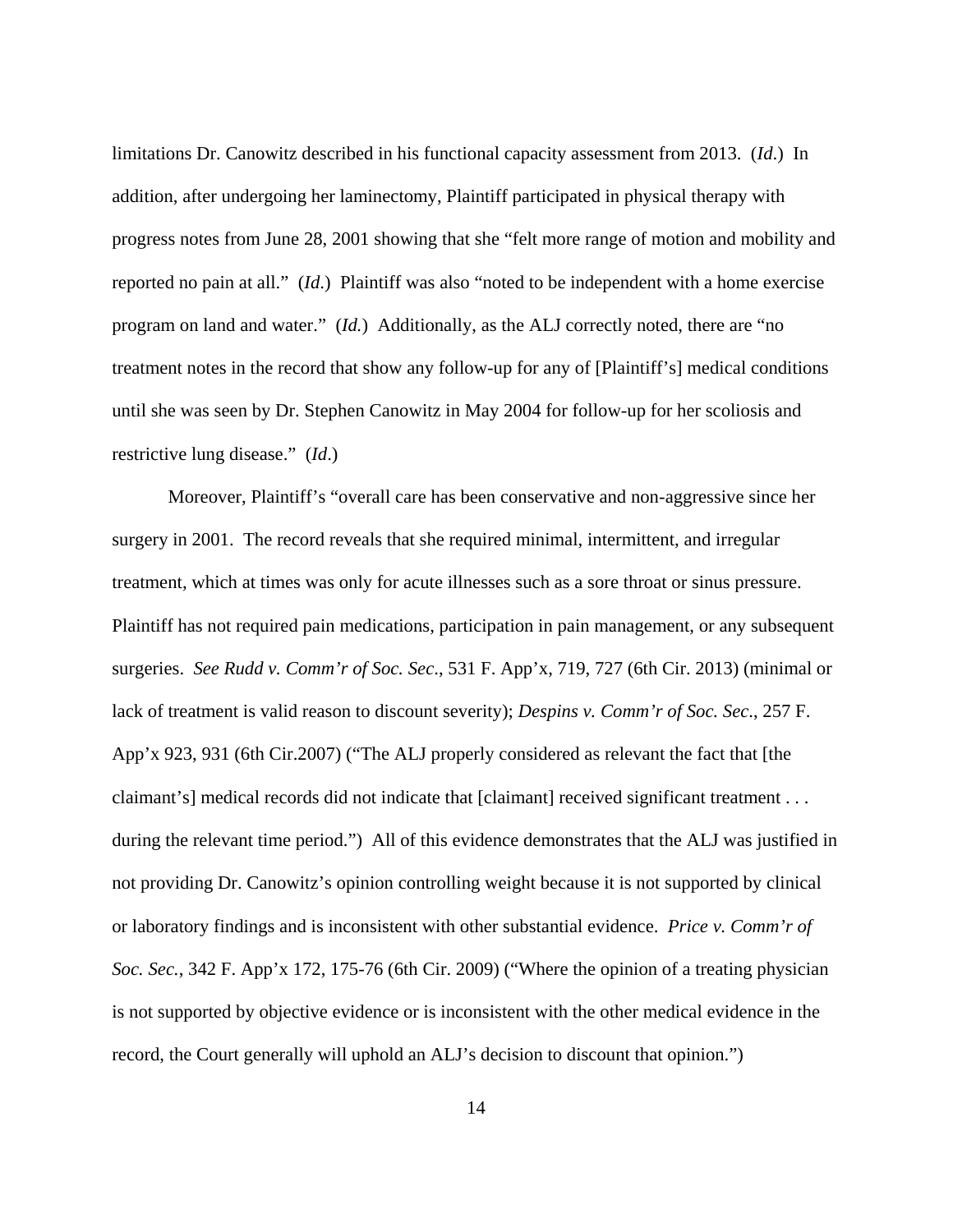Plaintiff's contrary arguments on this point are not well-taken. Plaintiff points only to Dr. Canowitz's 2013 report as demonstrative of his argument that the opinion is entitled to controlling weight. (ECF No. 10, at 7-8.) Plaintiff, however, does not support her contention with any specific medical evidence in the record. In other words, Plaintiff has not pointed to any medical evidence in the record that independently supports Dr. Canowitz's opinion. The report and treatment notes are not consistent with Plaintiff's diagnoses constituting a disability, and the ALJ was justified in his determination to discount Dr. Canowitz's opinion. *Warner v. Comm'r of Soc. Sec.*, 375 F.3d 387, 391 (6th Cir. 2004) (proper to reject physician's conclusion where inconsistent with substantial evidence in the record indicating otherwise). Plaintiff's subjective attacks on the ALJ for supposedly substituting his own medical judgment is, as the Commissioner contends, not a cognizable grounds for setting aside findings that are supported by substantial evidence in the record. *See Mullins v. Sec'y of H.H.S.*, 836 F.2d 980, 984 (6th Cir. 1987) ("Claimaint's argument rests solely on the weight to be given opposing medical opinions, which is clearly not a basis for our setting aside the ALJ's factual findings").

Accordingly, the Undersigned concludes that the ALJ did not err in failing to accord controlling weight to the functional capacity assessment of Dr. Canowitz. Furthermore, substantial evidence supports the ALJ's decision.

#### **C. Severity of Mental Impairments**

Plaintiff also asserts that the ALJ erred by determining that Plaintiff's mental impairments were non-severe in step two of his decision. The United States Court of Appeals for the Sixth Circuit has described step two of the sequential process as follows:

15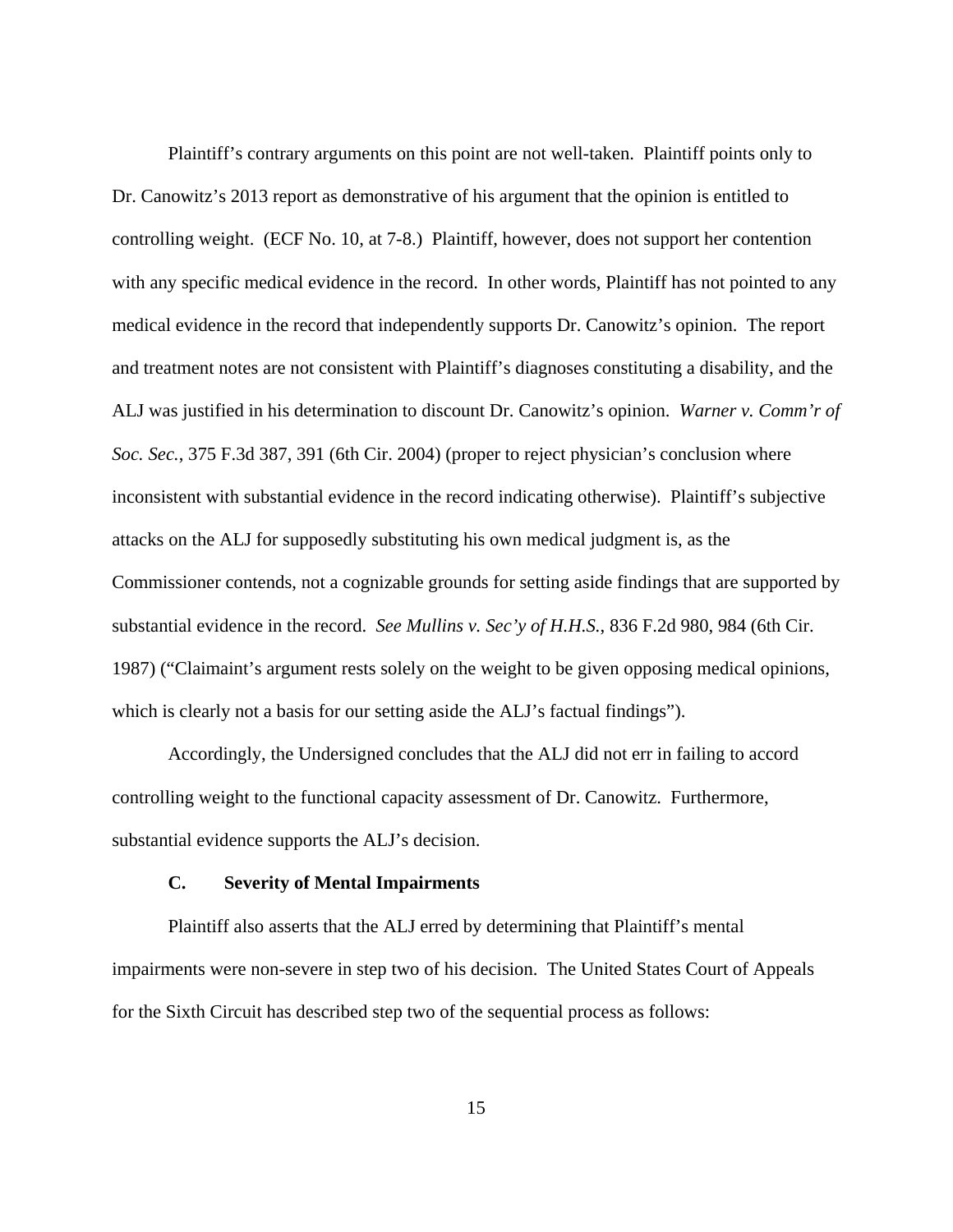At step two, an ALJ must evaluate the claimant's "symptoms, signs, and laboratory findings" to determine whether the claimant has a "medically determinable mental impairment(s)." [20 C.F.R. §§ 404.1520a(a) and 404.1520a(b)(1)]. If the claimant has a medically determinable mental impairment, the ALJ "must then rate the degree of functional limitation resulting from the impairment(s)" with respect to "four broad functional areas": "[a]ctivities of daily living; social functioning; concentration, persistence, or pace; and episodes of decompensation." *Id*. at §§ 404.1520a(b)(2), (c)(3). These four functional areas are commonly known as the "B criteria." *See* 20 C.F.R. pt. 404, subpt. P, app. 1, § 12.00 *et seq*.; *Craft v. Astrue*, 539 F.3d 668, 674 (7th Cir. 2008). The degree of limitation in the first three functional areas is rated using the following five-point scale: none, mild, moderate, marked, and extreme. 20 C.F.R.  $§$  404.1520a(c)(4). The degree of limitation in the fourth functional area (episodes of decompensation) is rated using the following four-point scale: none, one or two, three, four or more. *Id*. If the ALJ rates the first three functional areas as "none" or "mild" and the fourth area as "none," the impairment is generally not considered severe and the claimant is conclusively not disabled. *Id*. at §  $404.1520a(d)(1)$ . Otherwise, the impairment is considered severe and the ALJ will proceed to step three. *See id*. § 404.1520a(d)(2).

*Rabbers*, 582 F.3d at 652–53. Thus, if no signs or laboratory findings substantiate the existence

of an impairment, it is appropriate to terminate the disability analysis. *See* SSR 96-4p, 1996 WL

374187, at \*2 (July 2, 1996) ("In claims in which there are no medical signs or laboratory

findings to substantiate the existence of a medically determinable physical or mental impairment,

the individual must be found not disabled at step 2 of the sequential evaluation process set out in

20 CFR 404.1520 and 416.920 . . . ." $)^2$ 

<sup>&</sup>lt;sup>2</sup> The ALJ found several severe physical impairments and then properly proceeded through the rest of the sequential analysis. Where the ALJ determines that a claimant had a severe impairment at step two of the analysis, "the question of whether the ALJ characterized any other alleged impairment as severe or not severe is of little consequence." *Pompa v. Comm'r of Soc. Sec.*, 73 F. App'x 801, 803, (6th Cir. 2003). Instead, the pertinent inquiry is whether the ALJ considered the "limiting effects of all [claimant's] impairment(s), even those that are not severe, in determining [the claimant's] residual functional capacity." 20 C.F.R. § 404.1545(e); *Pompa*, 73 F. App'x at 803 (rejecting the claimant's argument that the ALJ erred by finding that a number of her impairments were not severe where the ALJ determined that claimant had at least one severe impairment and considered all of the claimant's impairments in her RFC assessment);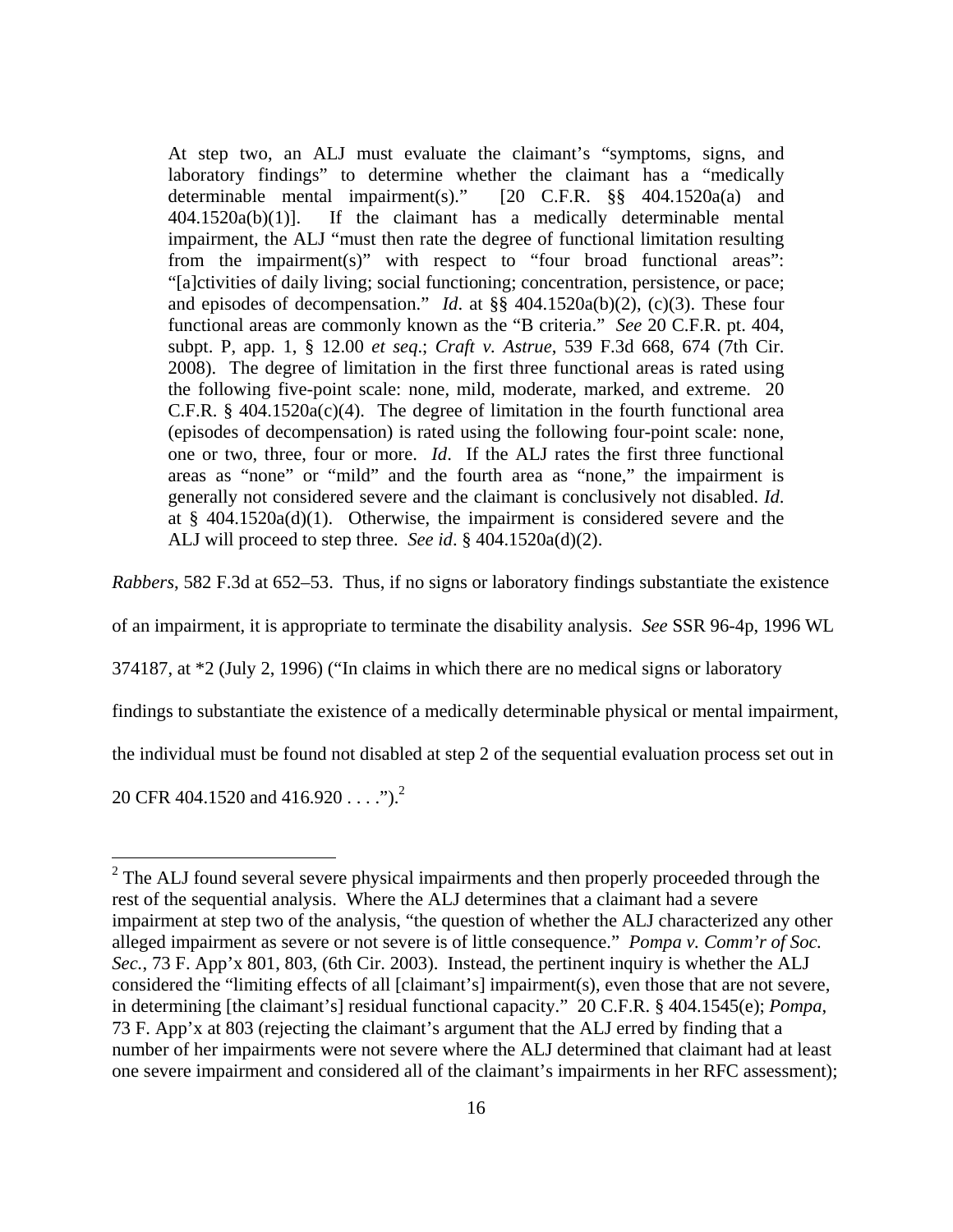Applying the legal standard to the facts in this case, the ALJ acknowledged that Plaintiff possessed medically determinable mental impairments of depression and OCD, but determined that they were non-severe because they caused no more than a mild limitation in her ability to perform mental work activities. (R. at 40-41.) Again, substantial evidence supports this determination. The evidence of record showed that Plaintiff commenced treatment for depression and OCD in January 2004 and her symptoms improved with medication management. Moreover, Plaintiff successfully went off her mental health treatment medication by October 2004 in preparation for childbirth. Additionally, despite suffering worsened mental health symptoms after the birth of her second child in August 2006, Plaintiff reported successful management of her symptoms with Zoloft. (R. at 40.) Moreover, Plaintiff has failed to provide any evidence indicating the severity of any mental impairment that lasted for 12 continuous months prior to the expiration of her insured status. Specifically, no contemporaneous therapy or counseling records demonstrate how depression or OCD affected Plaintiff's ability to function or work during that time. (R. at 44.)

Accordingly, the Undersigned concludes that the ALJ did not err in finding Plaintiff's mental impairments to be non-severe and substantial evidence supports this conclusion.

### **IX. CONCLUSION**

 In sum, from a review of the record as a whole, the Undersigned concludes that substantial evidence supports the ALJ's decision denying benefits. Accordingly, it is **RECOMMENDED** that the Court **OVERRULE** Plaintiff's Statement of Errors and **AFFIRM** the Commissioner of Social Security's decision.

*Maziarz v. Sec'y of Health & Hum. Servs.*, 837 F.2d 240, 244 (6th Cir. 1987) (same).

 $\overline{a}$